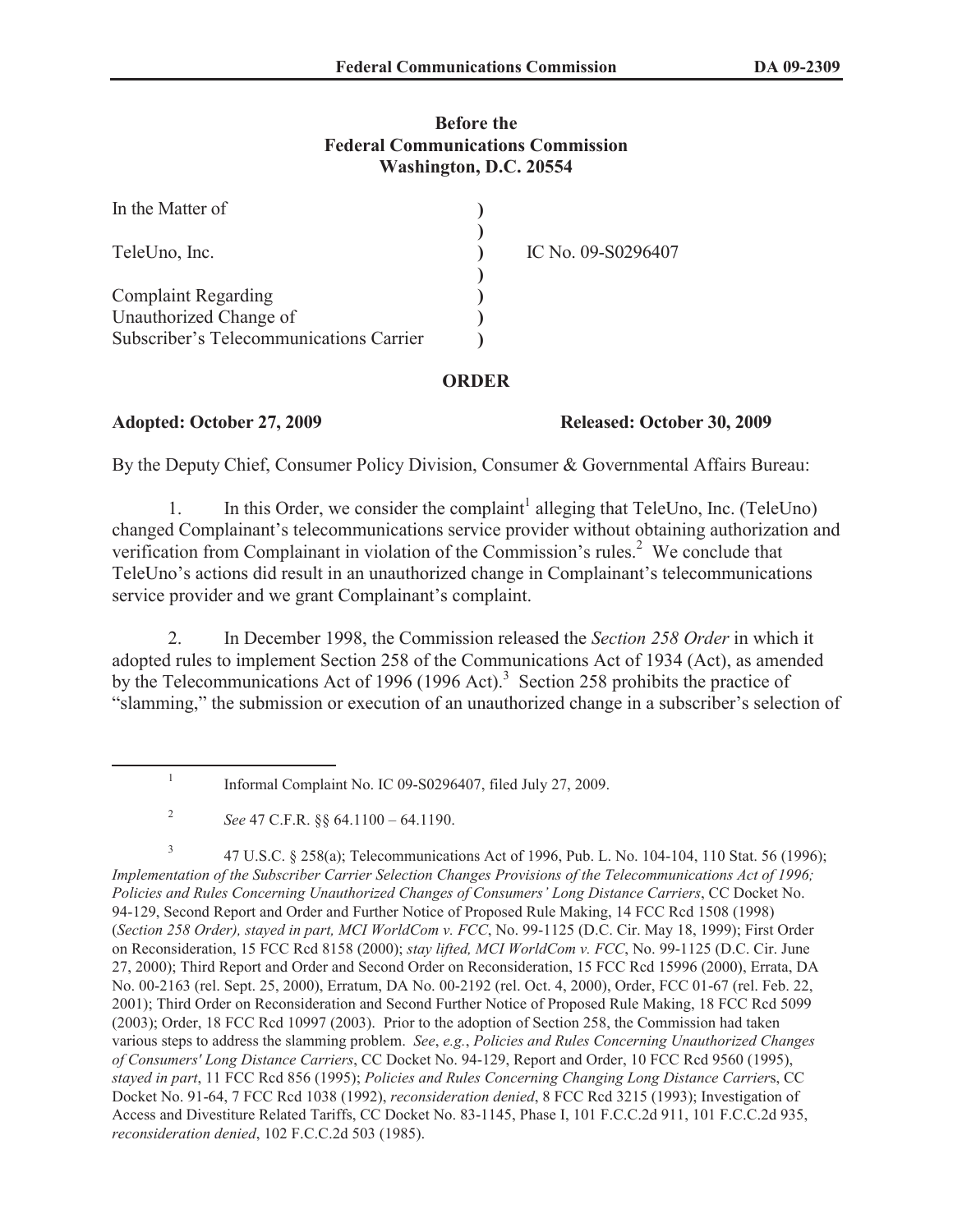a provider of telephone exchange service or telephone toll service.<sup>4</sup> In the *Section 258 Order*, the Commission adopted aggressive new rules designed to take the profit out of slamming, broadened the scope of the slamming rules to encompass all carriers, and modified its existing requirements for the authorization and verification of preferred carrier changes. The rules require, among other things, that a carrier receive individual subscriber consent before a carrier change may occur.<sup>5</sup> Pursuant to Section 258, carriers are absolutely barred from changing a customer's preferred local or long distance carrier without first complying with one of the Commission's verification procedures.<sup>6</sup> Specifically, a carrier must: (1) obtain the subscriber's written or electronically signed authorization in a format that meets the requirements of Section 64.1130; (2) obtain confirmation from the subscriber via a toll-free number provided exclusively for the purpose of confirming orders electronically; or (3) utilize an independent third party to verify the subscriber's order.<sup>7</sup>

3. The Commission also has adopted liability rules. These rules require the carrier to absolve the subscriber where the subscriber has not paid his or her bill. In that context, if the subscriber has not already paid charges to the unauthorized carrier, the subscriber is absolved of liability for charges imposed by the unauthorized carrier for service provided during the first 30 days after the unauthorized change.<sup>8</sup> Where the subscriber has paid charges to the unauthorized carrier, the Commission's rules require that the unauthorized carrier pay 150% of those charges to the authorized carrier, and the authorized carrier shall refund or credit to the subscriber 50% of all charges paid by the subscriber to the unauthorized carrier.<sup>9</sup> Carriers should note that our actions in this order do not preclude the Commission from taking additional action, if warranted, pursuant to Section 503 of the Act. $^{10}$ 

4. We received Complainant's complaint on July 27, 2009, alleging that Complainant's telecommunications service provider had been changed to TeleUno without Complainant's authorization. Pursuant to Sections 1.719 and 64.1150 of our rules,<sup>11</sup> we notified

4 47 U.S.C. § 258(a).

5 *See* 47 C.F.R. § 64.1120.

7 *See* 47 C.F.R. § 64.1120(c). Section 64.1130 details the requirements for letter of agency form and content for written or electronically signed authorizations. 47 C.F.R. § 64.1130.

8 *See* 47 C.F.R. §§ 64.1140, 64.1160. Any charges imposed by the unauthorized carrier on the subscriber for service provided after this 30-day period shall be paid by the subscriber to the authorized carrier at the rates the subscriber was paying to the authorized carrier at the time of the unauthorized change. *Id.*

9 *See* 47 C.F.R. §§ 64.1140, 64.1170.

<sup>10</sup> *See* 47 U.S.C. § 503.

<sup>11</sup> 47 C.F.R. § 1.719 (Commission procedure for informal complaints filed pursuant to Section 258 of the Act); 47 C.F.R. § 64.1150 (procedures for resolution of unauthorized changes in preferred carrier).

<sup>6</sup> 47 U.S.C. § 258(a).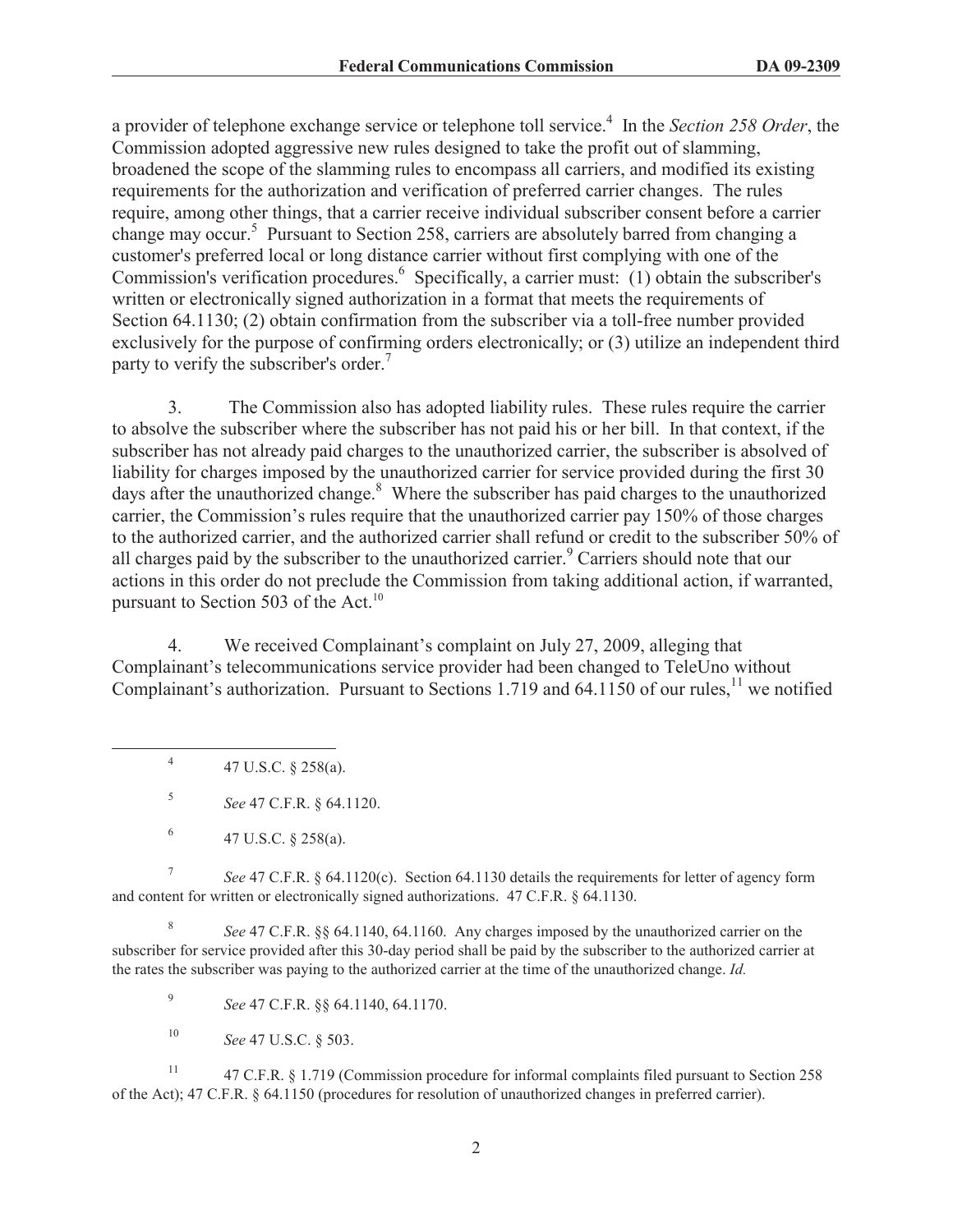TeleUno of the complaint and TeleUno responded on September 4, 2009.<sup>12</sup> TeleUno states that authorization was received and confirmed through third party verification (TPV). We have reviewed the TPV filed with TeleUno's response and find that the third party verifier failed to confirm that the person on the call was authorized to make the carrier change, as required by our rules.<sup>13</sup> We find that TeleUno did not provide clear and convincing evidence that the person on the call was authorized to make the carrier change. Therefore, we find that TeleUno's actions resulted in unauthorized changes in Complainant telecommunications service provider and we discuss TeleUno's liability below.<sup>14</sup>

5. TeleUno must remove all charges incurred for service provided to Complainant for the first thirty days after the alleged unauthorized change in accordance with the Commission's liability rules.<sup>15</sup> We have determined that Complainant is entitled to absolution for the charges incurred during the first thirty days after the unauthorized change occurred and that neither Complainant's authorized carrier nor TeleUno may pursue any collection against Complainant for those charges.<sup>16</sup> Any charges imposed by TeleUno on the subscriber for service provided after this 30-day period shall be paid by the subscriber to their authorized carrier at the rates the subscriber was paying to their authorized carrier at the time of the unauthorized change.<sup>17</sup>

6. Accordingly, IT IS ORDERED that, pursuant to Section 258 of the Communications Act of 1934, as amended, 47 U.S.C. § 258, and Sections 0.141, 0.361 and 1.719 of the Commission's rules, 47 C.F.R. §§ 0.141, 0.361, 1.719, the complaint filed against TeleUno IS GRANTED.

7. IT IS FURTHER ORDERED that, pursuant to Section 64.1170(d) of the Commission's rules, 47 C.F.R. § 64.1170(d), Complainant is entitled to absolution for the charges incurred during the first thirty days after the unauthorized change occurred and neither Complainant's authorized carrier nor TeleUno may pursue any collection against Complainant for those charges.

<sup>14</sup> If Complainant is unsatisfied with the resolution of this complaint, Complainant may file a formal complaint with the Commission pursuant to Section 1.721 of the Commission's rules, 47 C.F.R. § 1.721. Such filing will be deemed to relate back to the filing date of Complainant's informal complaint so long as the formal complaint is filed within 45 days from the date this order is mailed or delivered electronically to Complainant. *See* 47 C.F.R. § 1.719.

<sup>15</sup> *See* 47 C.F.R. § 64.1160(b).

<sup>16</sup> *See* 47 C.F.R. § 64.1160(d).

<sup>17</sup> *See* 47 C.F.R. §§ 64.1140, 64.1160.

<sup>12</sup> TeleUno's Response to Informal Complaint No. IC 09-S0296407, received September 4, 2009.

<sup>13</sup> *See* 47 C.F.R. § 64.1120(c)(3)(iii).